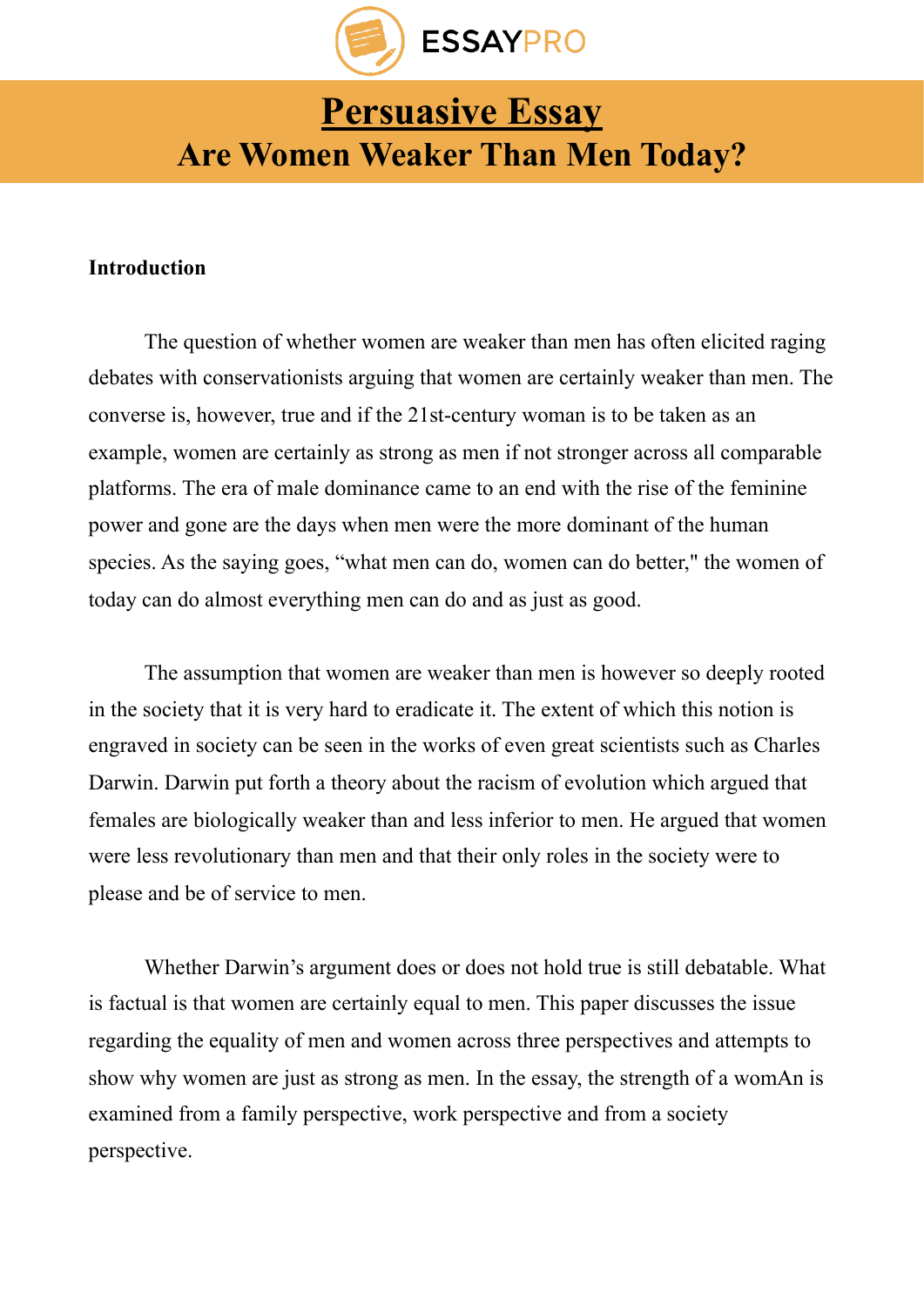### **The Strength of a Woman from a Family Perspective**

In the past, women were often required to stay at home and take care of domestic matters. The roles in the society revolved around cooking, cleaning, and taking care of other small errands at home. The more important roles in the society such as seeking livelihoods for the family were left to men. Women would also not be involved in making family decisions, and most of the matters were decided on their behalf by either their fathers or husbands. It is thus safe to say that women were the weaker sex in the past.

The modern woman, however, does just about anything that men do. A majority of the women today are not contented with staying at home (except when they are on maternity leave) and seek greater roles in the society other than just that of the homemaker. They have thus also up jobs and are as actively involved as men are in bringing food to the table for the family. Women today have also demanded a more proactive role in making family decisions and participate in making almost every decision that affects them at the family level.

Women have achieved all these without neglecting their family duties. Women have to juggle their work and family obligations and maintain a balance of both something which men have for a long time experienced difficulty at doing. Their success at doing this serves as a testimony to their strength and ability hence we can safely conclude that women are just as strong as men are if not stronger.

It would be expected that men and women doing the same jobs would be paid equal salary amounts. This is however not the case, and in most instances, men are paid more than women even in scenarios where they are both doing equal amounts of work. Women on average continue to earn significantly less than men and the gender wage gap as of 2015 was 20 percent in the United States. This means that full-time female employees made only 80 cents for each dollar that males earned. They are

#### Example By [essaypro.com](https://essaypro.com/)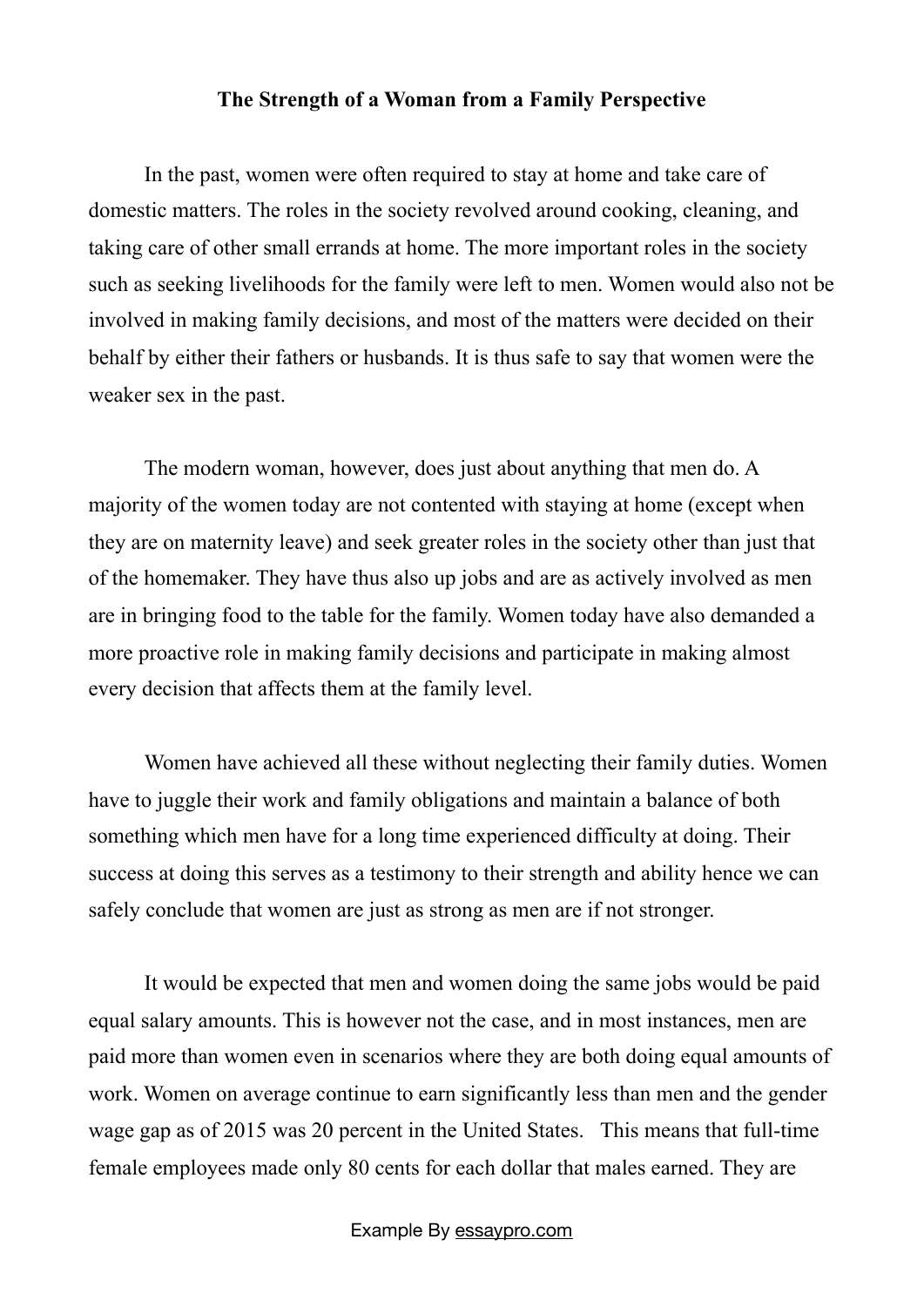also not accorded equal career development opportunities that men are. ("Pay Equity & Discrimination").

## **The Strength of a Woman from a work perspective**

As Charles Darwin's postulations portray, people of the female gender were thought to have less developed brains than that of men and were therefore considered to be less intelligent. Women were therefore expected not to perform well in tasks that required the application of knowledge and intelligence and such jobs were assigned to men. Contrary to this belief, women are just as intelligent as men. Though women have not performed well in emotional intelligence as men have, when compared on general intelligence terms, women are just as good as men. This means that they can handle tasks that were previously designated for men and performed just as well as men do in these tasks.

The number of females who are enrolling in technical courses such as Engineering has significantly improved over the last 25 years. 18 to 20 percent of all Engineering students in the United States of America are of the female gender ("The Latest Stats on Women in Tech"). It is not surprising to see that more of women are taking up professional jobs and jobs that require high intelligence such as Engineering, Astronautics, and medicine. In fact, as of 2016, 26 percent of persons employed in computer and mathematical occupations were women. Also, 57 percent of women as of 2016 participated in the labor force, and this has reduced the unemployment rates of women ("Women in the Labor Force").

Moreover, a number of studies carried out over the recent past have also shown a relationship between the gender distribution in the management of a company and its profitability. Research conducted by the McKinsey Management Consulting company has revealed that businesses across all industries that had a majority of its board members being female significantly outperformed businesses that had no female representation. On average, companies that had a majority of its board Example By [essaypro.com](https://essaypro.com/)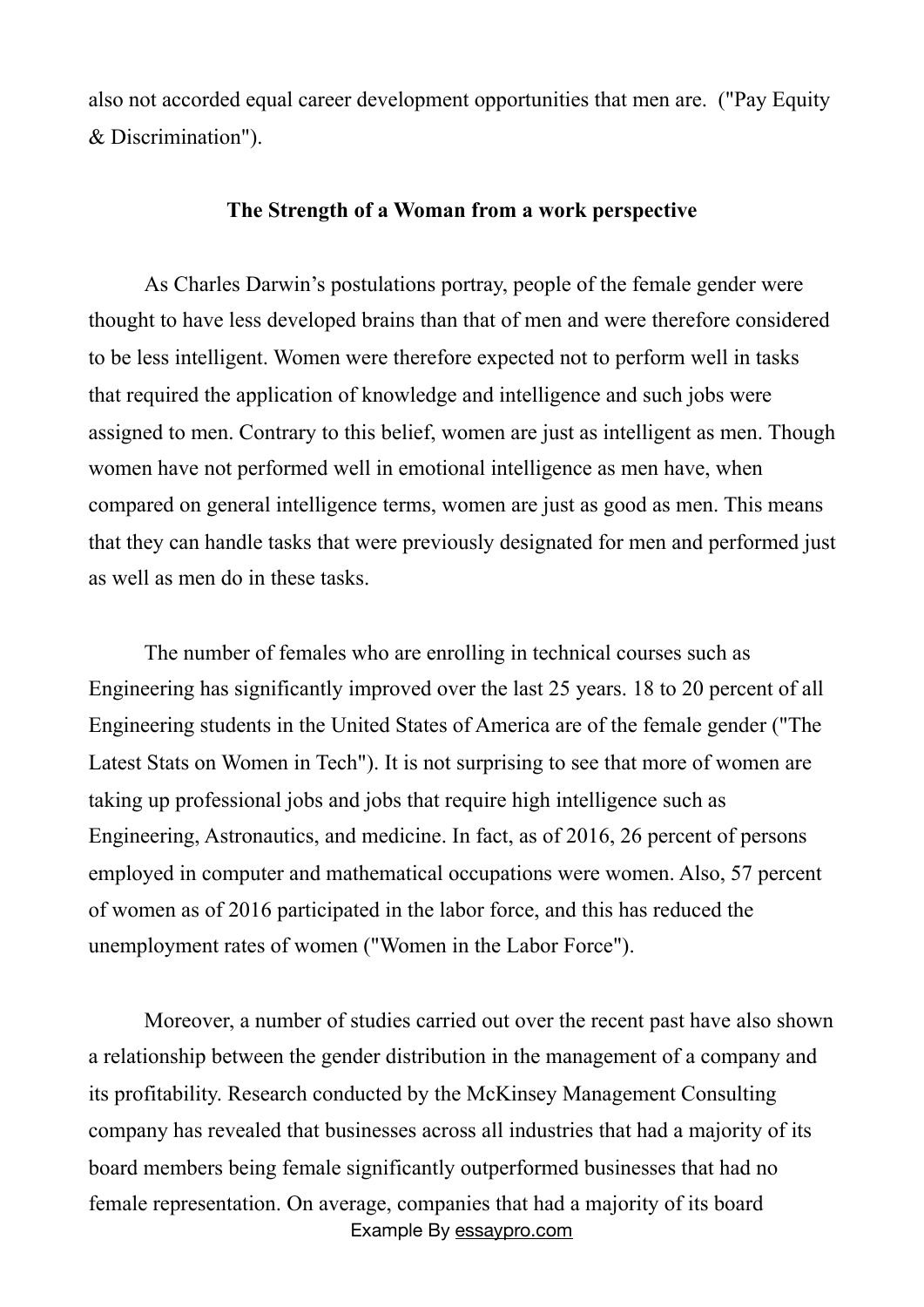members being female had a return on equity and operating results that were 41 percent and 56 percent more than that of companies that did not have female representation on their management boards ("Women And Work: The Facts").

Conservationists who support the notion that women are weaker than men may argue that the lack of emotional intelligence inhibits their ability to work in situations that are demanding. Their lack of emotional intelligence has made women vulnerable at the workplace and ineffectual at carrying out their work duties. The requirement of women to balance work and family duties may also prove to be a distraction thus reducing even further the effectivity of women to carry out their work duties.

Conservationists will also argue that women get pregnant and occasionally have to go on maternity leave. Their value to a company is thus lesser than that have men who do not get pregnant and do not have to go maternity leave. However, a counter-argument to this is their giving birth is an essential part of the continuity of human life forms. Women play a crucial role in ensuring that human populations do not decrease and therefore their ineffectiveness to do work due to pregnancies can be overlooked.

## **The Strength of a Woman from a society perspective**

Women play a critical role in the society just as they do in the work and family perspectives. As discussed earlier, women in the past played a passive role in the society and were often not involved in making any decisions even those that affected them. All decisions were made by men be it their husbands or their fathers. Back then, it was safe to say that women were weaker than men.

Women today have demanded a more proactive role in the society and are involved in making almost every decision that affects them at the society level. It is not surprising therefore that they are going for elective posts in many countries across the globe. Most countries today have women leaders in their judicial and executive Example By [essaypro.com](https://essaypro.com/)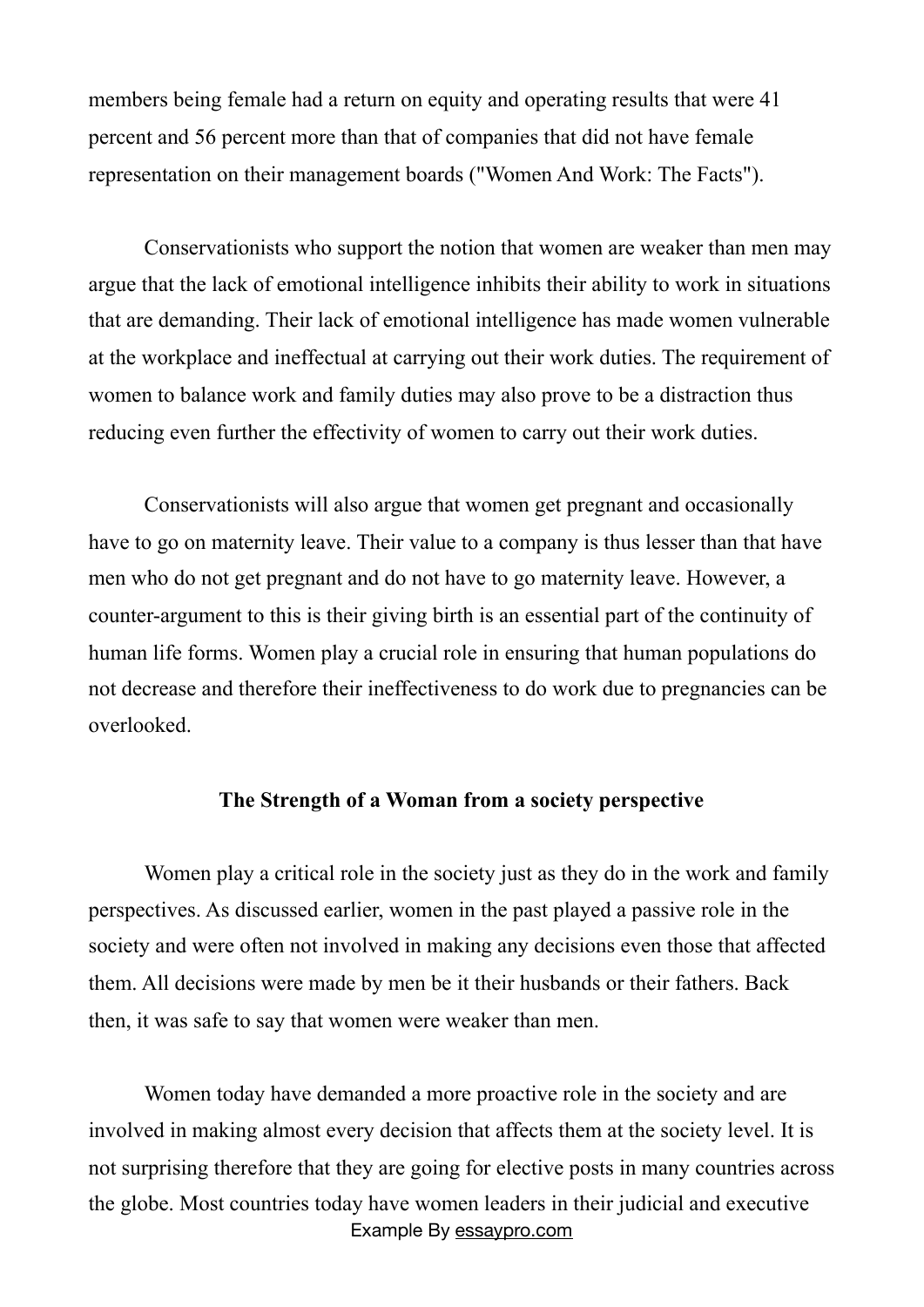systems. The current president of South Korea, Park Geun-Hye and the former Argentinian President, Cristina Elisabet Fernández de Kirchner, for instance, were both women. Ellen Johnson Sirleaf, the current president of Liberia, is another great woman is credited to being Africa's first women president ("Female Presidents").

The percentage of women holding elective posts is however still small as compared to men. Men continue to dominate major positions of power and are thus still involved in making major decisions regarding the affairs of the world. The onus is thus on women to vie for more elective posts and seek powerful positions. That way, women will have a greater chance of voicing their opinions and will have a more important role in making decisions that affect them and those around them ("Women in Power").

## **Conclusion**

We cannot refute the fact that women in the past weaker than men. Women were required to stay at home take care of domestic matters and their roles in the society revolved around cooking, cleaning, and taking care of other small errands at home. The more important functions in the society such as seeking livelihoods for the family were left to men. Women would also not be involved in making decisions, and most of the matters were decided on their behalf by either their fathers or husbands. It is thus safe to say that women were the weaker sex in the past.

 The 21st Century woman is, however, different and continues to seek a more active role in the society. Women today continue to demand a more proactive role in making family and society decisions and are involved in making almost every decision that affects them. Women are nowadays seeking elective posts, and some countries such as South Korea even have women presidents. Women are also seeking work opportunities and have consistently managed to maintain a balance of both work and family duties something which men have for a long time experienced